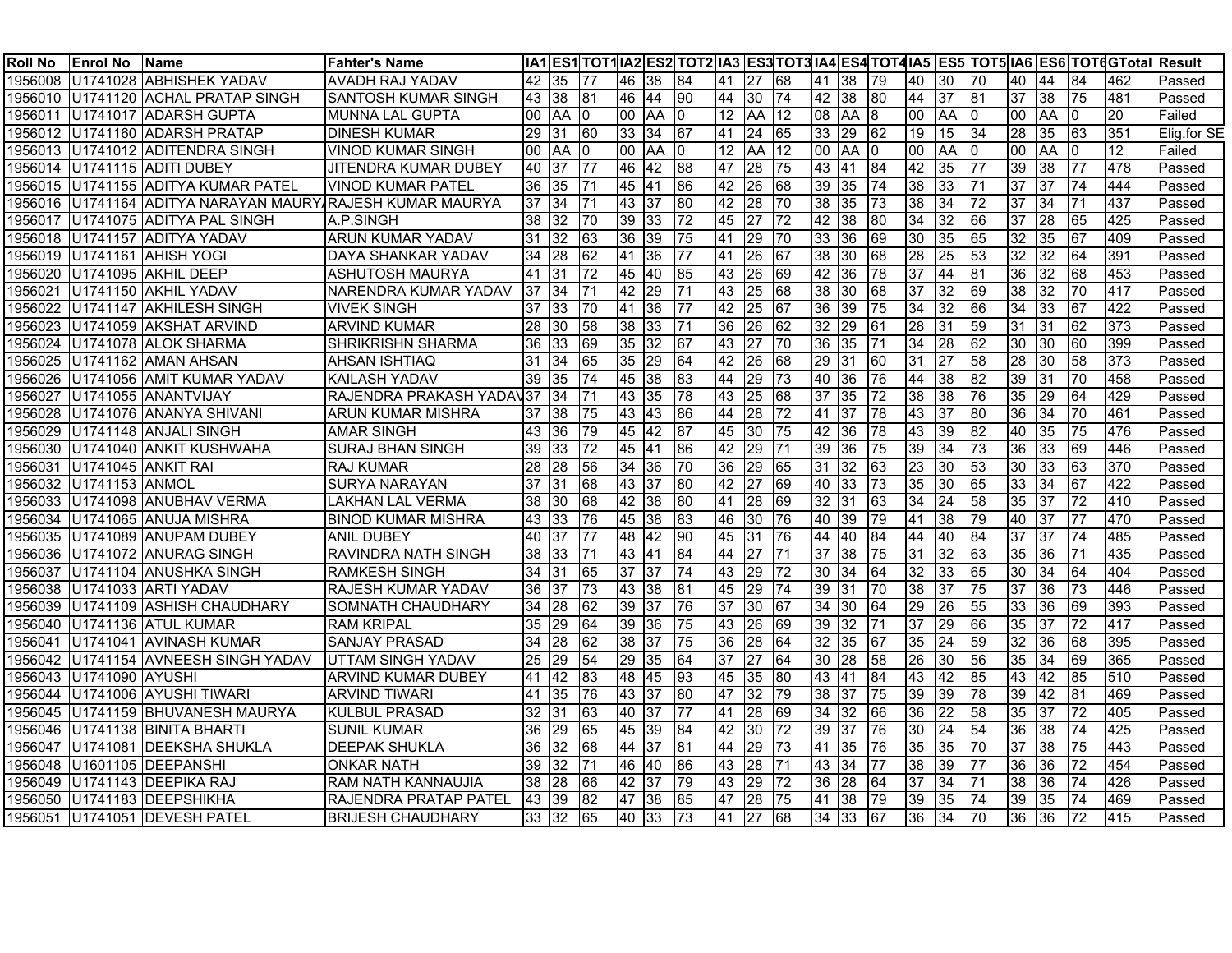|         |                         | 1956052 IU1741121 IDHANANJAY PUNDIR | SANJAY KUMAR PUNDIR             | 35 | 28                  | 163             | 35    | 33 | 168             | 45 | 25              | 170             | 35 33           |            | 168             | 34              | 29              | 163             | 33              | 137       | 70              | 402 | Passed        |
|---------|-------------------------|-------------------------------------|---------------------------------|----|---------------------|-----------------|-------|----|-----------------|----|-----------------|-----------------|-----------------|------------|-----------------|-----------------|-----------------|-----------------|-----------------|-----------|-----------------|-----|---------------|
|         |                         | 1956053 IU1741025 IDIVYA YADAV      | PARAS NATH YADAV                | 39 | 28                  | 67              | 40    | 43 | 83              | 45 | 29              | 74              | 39              | 39         | 78              | 41              | 37              | 78              | 41              | 37        | 78              | 458 | Passed        |
| 1956054 |                         | U1601058 EEPSITA TRIPATHI           | DEVENDRA KUMAR TRIPATH45        |    | l41                 | 86              | 49    | 40 | 89              | 47 | 28              | $\overline{75}$ | 46 42           |            | 88              | 42              | 44              | 86              | $\overline{37}$ | 33        | 70              | 494 | Passed        |
| 1956055 |                         | U1741018 GAUREESA JOSHI             | <b>MUKUL JOSHI</b>              | 40 | 30                  | 70              | 36    | 41 | $\overline{77}$ | 44 | 28              | 172             | 35 37           |            | $\overline{72}$ | 37              | $\overline{32}$ | 69              | 33              | 33        | 66              | 426 | <b>Passed</b> |
| 1956056 |                         | U1741080 GOVIND KUMAR PARBAT        | <b>SANTOSH KUMAR PARBAT</b>     | 39 | 32                  |                 | 41    | 40 | 181             | 42 | 31              | 73              | $\overline{37}$ | 41         | 178             | 37              | 35              | $\overline{72}$ | $\overline{36}$ | 30        | 66              | 441 | Passed        |
| 1956057 |                         | U1741140 HARSH KUMAR                | ANIL KUMAR                      | 35 | 26                  | 61              | 35    | 36 | 71              | 42 | 28              | 170             | 34 31           |            | 65              | 28              | 26              | 54              | 33              | 31        | 64              | 385 | Passed        |
|         |                         | 1956058 U1741063 HARSH TRIPATHI     | SUNIL DUTT TRIPATHI             | 41 | 37                  | 78              | 44    | 44 | 188             | 43 | 32              | <b>175</b>      | 43 42           |            | 85              | 41              | 42              | 83              | 40              | 33        | 73              | 482 | Passed        |
| 1956059 |                         | U1741061 HARSHA PATHAK              | AKHILESH KUMAR PATHAK           | 35 | 33                  | 68              | 42    | 40 | 82              | 42 | 29              | 171             | 34 36           |            | $\overline{70}$ | 37              | 35              | $\overline{72}$ | $\overline{30}$ | 30        | 60              | 423 | Passed        |
| 1956060 |                         | U1741118 HIMANCHAL SHARMA           | <b>BRIJENDRA KUMAR SHARMA41</b> |    | 36                  | 77              | 47 42 |    | 189             | 44 | 29              | $\overline{73}$ | 35 37           |            | 172             | 37              | 35              | 72              | $\overline{32}$ | 30        | 62              | 445 | Passed        |
| 1956061 |                         | U1741030 HIMANSHU SINGH             | ARUN KUMAR SINGH                | 32 | 30                  | 62              | 44    | 37 | $\overline{81}$ | 41 | 27              | 68              | 26              | 133        | 59              | 32              | 28              | 60              | 31              | 28        | 59              | 389 | Passed        |
|         |                         | 1956062  U1741053  HIMANSHU YADAV   | RAJPAL SINGH                    | 34 | 26                  | 60              | 47    | 31 | 78              | 44 | 29              | 173             | 37 33           |            | 170             | 37              | 20              | 57              | 35              | 29        | 64              | 402 | Passed        |
| 1956063 |                         | U1741130 JJAHNAVI TRIPATHI          | <b>MAHESH CHANDRA TRIPATH41</b> |    | 33                  | 74              | 44    | 41 | 85              | 44 | 30              | 174             | 38              | 36         | 174             | $\overline{38}$ | 32              | 70              | 37              | 33        | 70              | 447 | Passed        |
| 1956064 | <b>U1741102 JJYOTI</b>  |                                     | JAGADISH KUMAR                  | 37 | 35                  | $\overline{72}$ | 45    | 36 | 81              | 45 | 27              | 72              | 26              | 32         | 58              | 32              | 31              | 63              | 34              | 31        | 65              | 411 | Passed        |
| 1956065 |                         | <b>IU1741094 IKAMAL KANT</b>        | RAJ KUMAR VERMA                 | 37 | 31                  | 68              | 41 36 |    | $\overline{77}$ | 41 | 28              | <b>69</b>       | 32 35           |            | $\overline{67}$ | $\overline{38}$ | $\overline{31}$ | 69              | 34              | 33        | 67              | 417 | Passed        |
| 1956066 |                         | U1741171 KARTIKEY SINGH             | <b>VED PRAKASH SINGH</b>        | 36 | 35                  | 71              | 42    | 37 | 79              | 44 | 25              | 69              | 40 31           |            | 171             | 32              | $\overline{21}$ | 53              | 31              | 30        | 61              | 404 | Passed        |
| 1956067 |                         | U1601094 KESHAV HARI DIXIT          | PURUSHOTTAM DIXIT               | 31 | 31                  | 62              | 41    | 36 | 177             | 45 | $\overline{25}$ | 170             | 38 34           |            | 172             | 32              | $\overline{25}$ | 57              | 33              | 31        | 64              | 402 | Passed        |
|         |                         | 1956068 U1741132 KHUSHI SINGH       | VIJAY PRATAP SINGH              | 43 | 32                  | 75              | 48    | 42 | 190             | 45 | 28              | <b>173</b>      | 38 35           |            | 173             | 39              | 38              | 77              | 41              | 31        | $\overline{72}$ | 460 | Passed        |
|         |                         | 1956069 U1741156 KM JUHI YADAV      | JAY SHANKAR YADAV               | 36 | 27                  | 63              | 48    | 42 | 90              | 45 | 27              | $\overline{72}$ | 38 41           |            | $\overline{79}$ | 38              | $\overline{30}$ | 68              | 39              | 33        | $\overline{72}$ | 444 | Passed        |
| 1956070 |                         | U1741182 KM PRIYANKA                | HAWALDAR YADAV                  | 43 | 28                  | 71              | 44    | 37 | 181             | 46 | 28              | 74              | 28              | 35         | 163             | 31              | 34              | 65              | 33              | 29        | 62              | 416 | Passed        |
| 1956071 |                         | U1601112 KM RAGINEE SINGH           | VINAY KUMAR SINGH               | 37 | 27                  | 64              | 47    | 41 | 88              | 46 | 28              | 74              | $\overline{42}$ | 36         | 178             | 35              | 130             | 65              | 37              | 30        | 67              | 436 | Passed        |
| 1956072 |                         | U1741034 KM SHRUTI SINGH            | DEVENDRA SINGH                  | 45 | 40                  | 85              | 47 43 |    | 190             | 45 | 27              | 172             | 39 37           |            | 176             | 41              | 40              | 81              | 37              | 33        | 70              | 474 | Passed        |
| 1956074 |                         | U1741167 KUMARI RASHMI YADAV        | RAJBAHADUR YADAV                | 42 | 28                  | 70              | 48    | 43 | 91              | 44 | 30              | 74              | 39              | 39         | 178             | 40              | 42              | 82              | 39              | 32        | 71              | 466 | Passed        |
|         |                         | 1956075 U1741129 MADHULIKA YADAV    | CHANDRA SHEKHAR YADAV           | 46 | 41                  | 87              | 48    | 44 | 92              | 45 | 30              | 175             | 41              | 42         | 83              | 42              | 46              | 88              | 40              | 32        | 72              | 497 | Passed        |
|         |                         | 1956076 U1741151 MAHIMA SINGH       | <b>SANJAY SINGH</b>             | 45 | 38                  | 83              | 48 41 |    | 189             | 45 | $\overline{25}$ | $ 70\rangle$    | 39 36           |            | 175             | 35              | 35              | 170             | 36              | 32        | 68              | 455 | Passed        |
| 1956077 |                         | U1741032 MAHIMA SINGH               | SUSHIL SINGH                    | 36 | 37                  | 73              | 47    | 43 | $\overline{90}$ | 46 | 29              | <b>175</b>      | 37              | 38         | 175             | 37              | 43              | 80              | 42              | 33        | 75              | 468 | Passed        |
|         |                         | 1956078 IU1741015 IMANU TIWARI      | <b>SANTOSH KUMAR TIWARI</b>     | 42 | 40                  | 82              | 47 43 |    | 190             | 47 | 27              | 174             | 39 37           |            | 176             | 33              | 40              | 73              | 41              | 37        | 78              | 473 | Passed        |
|         |                         | 1956079 U1601110 MEGHA MISHRA       | PRABHAT MISHRA                  | 47 | 36                  | 83              | 48    | 42 | 190             | 46 | $\overline{29}$ | $\overline{75}$ | 42 41           |            | $\overline{83}$ | 39              | 143             | 82              | 38              | 34        | 72              | 485 | Passed        |
| 1956080 |                         | U1741093 MITALI UPADHYAYA           | BIRENDRA NATH UPADHYAY00        |    | AA                  | 0               | 8     | AA | I0              | 17 | AA 17           |                 | 11              | <b>IAA</b> | <b>111</b>      | 02              | IAA             | $\overline{2}$  | $\overline{16}$ | <b>AA</b> | 16              | 46  | Failed        |
| 1956081 |                         | U1741176 MOHD AREEB MASOOD          | WAQUAR MASOOD                   | 27 | 25                  | 52              | 42    | 24 | 66              | 44 | 23              | 67              | 32              | 29         | 161             | 25              | 20              | 45              | 32              | 31        | 63              | 354 | Passed        |
| 1956082 |                         | U1741099 MOHD ARISH                 | <b>MOHD ARSHAD</b>              | 34 | 34                  | 68              | 41    | 40 | 81              | 36 | 27              | 63              | 30              | 35         | 65              | 36              | 30              | 66              | 28              | 30        | 58              | 401 | Passed        |
| 1956083 |                         | U1741166 MOHD ASIF RAINI            | MOHD SALIM                      | 29 | 21                  | 50              | 40    | 34 | $\overline{74}$ | 44 | 24              | 68              | 27              | <b>28</b>  | 55              | 24              | 23              | 47              | 27              | 25        | 52              | 346 | Passed        |
|         |                         | 1956084 U1741170 MOHIT KUMAR MASIH  | PRADEEP KUMAR MASIH             | 22 | 24                  | 46              | 37    | 35 | $\overline{72}$ | 39 | 25              | 64              | 33 26           |            | 59              | 21              | 06              | $\overline{27}$ | $\overline{28}$ | 27        | 55              | 323 | Elig.for SE   |
| 1956085 |                         | U1741037 NAVNEET KUMAR SINGH        | <b>SUBHASH SINGH</b>            | 42 | 39                  | 81              | 49    | 44 | 93              | 45 | 28              | 173             | 38              | 42         | 180             | 38              | 41              | 79              | 41              | 38        | 79              | 485 | Passed        |
| 1956086 |                         | U1741125 NEELAKSHI KESARWANI        | <b>KULDEEP KUMAR</b>            | 32 | 21                  | 53              | 45    | 30 | 75              | 45 | 26              | I71             | 30              | 28         | 158             | 30              | 20              | 50              | 31              | 34        | 65              | 372 | Passed        |
| 1956087 |                         | U1741042 NEERAJ PAL                 | SAMARJEET PAL                   | 33 | 24                  | 57              | 35    | 31 | 66              | 39 | $\overline{26}$ | 65              | 28              | 36         | 64              | 29              | 04              | 33              | 27              | 25        | 52              | 337 | Elig.for SE   |
| 1956088 |                         | U1601106 NEHA KUMARI                | SURYABHAN                       | 38 | 24                  | 62              | 48    | 36 | 84              | 44 | 29              | $\overline{73}$ | 42 42           |            | 184             | 36              | 30              | 66              | 35              | 32        | 67              | 436 | Passed        |
|         |                         | 1956089 U1741146 NIRAJ KUMAR        | VIMAL KUMAR RAY                 | 31 | 30                  | 61              | 43    | 29 | $\overline{72}$ | 46 | 25              | 171             | 28              | 34         | 62              | 32              | 20              | 52              | 28              | 27        | 55              | 373 | Passed        |
|         |                         | 1956090 U1741003 NIRBHAY SINGH      | DAMODAR PRASAD MAURYA28         |    | 23                  | 51              | 39    | 25 | 64              | 41 | 16              | <b>157</b>      | 24              | <b>29</b>  | 53              | 43              | 104             | 47              | 30              | 34        | 64              | 336 | Passed        |
| 1956091 |                         | <b>IU1741008 IPADMAJA DUBEY</b>     | PAWAN KUMAR DUBEY               | 44 | 39                  | 83              | 49    | 46 | 195             | 47 | $\overline{28}$ | $\overline{75}$ | 43 36           |            | 179             | 40              | <b>42</b>       | 82              | 40              | 34        | 74              | 488 | Passed        |
| 1956092 |                         | <b>IU1741073 IPALLAVI MISHRA</b>    | C K MISHRA                      | 45 | $\overline{28}$     | 73              | 48    | 40 | 88              | 47 | $\overline{26}$ | 173             | 39              | 40         | <b>79</b>       | 37              | 40              | 77              | 37              | 31        | 68              | 458 | Passed        |
| 1956093 |                         | U1741062 PIYUSH KUMAR               | ALOK KUMAR SINHA                | 44 | 31                  | 75              | 46    | 39 | 85              | 46 | $\overline{28}$ | $\overline{74}$ | 37              | 39         | 76              | 40              | 39              | 79              | 37              | 32        | 69              | 458 | Passed        |
| 1956094 |                         | U1741137 POOJA KUMARI               | POKHRAJ KUMAR                   | 35 | 29                  | 64              | 45    | 34 | 179             | 42 | 26              | 68              | 31 36           |            | 67              | 37              | 15              | 52              | 27              | 29        | 56              | 386 | <b>Passed</b> |
| 1956095 | <b>IU1741163 POORVY</b> |                                     | MR. SHAILESH CHAND              | 34 | 29                  | 63              | 47    | 41 | 88              | 41 | 26              | 67              | 33              | 40         | 73              | 35              | 36              | 71              | 37              | 34        |                 | 433 | Passed        |
|         |                         | 1956096 U1741021 PRAGYA SAH         | JANARDAN PRASAD                 |    | $33 \overline{)24}$ | 57              | 45 40 |    | 85              | 42 | 27              | 69              | 32 39           |            | 171             | 39              | $\overline{38}$ | 77              | 33              | 34        | 67              | 426 | Passed        |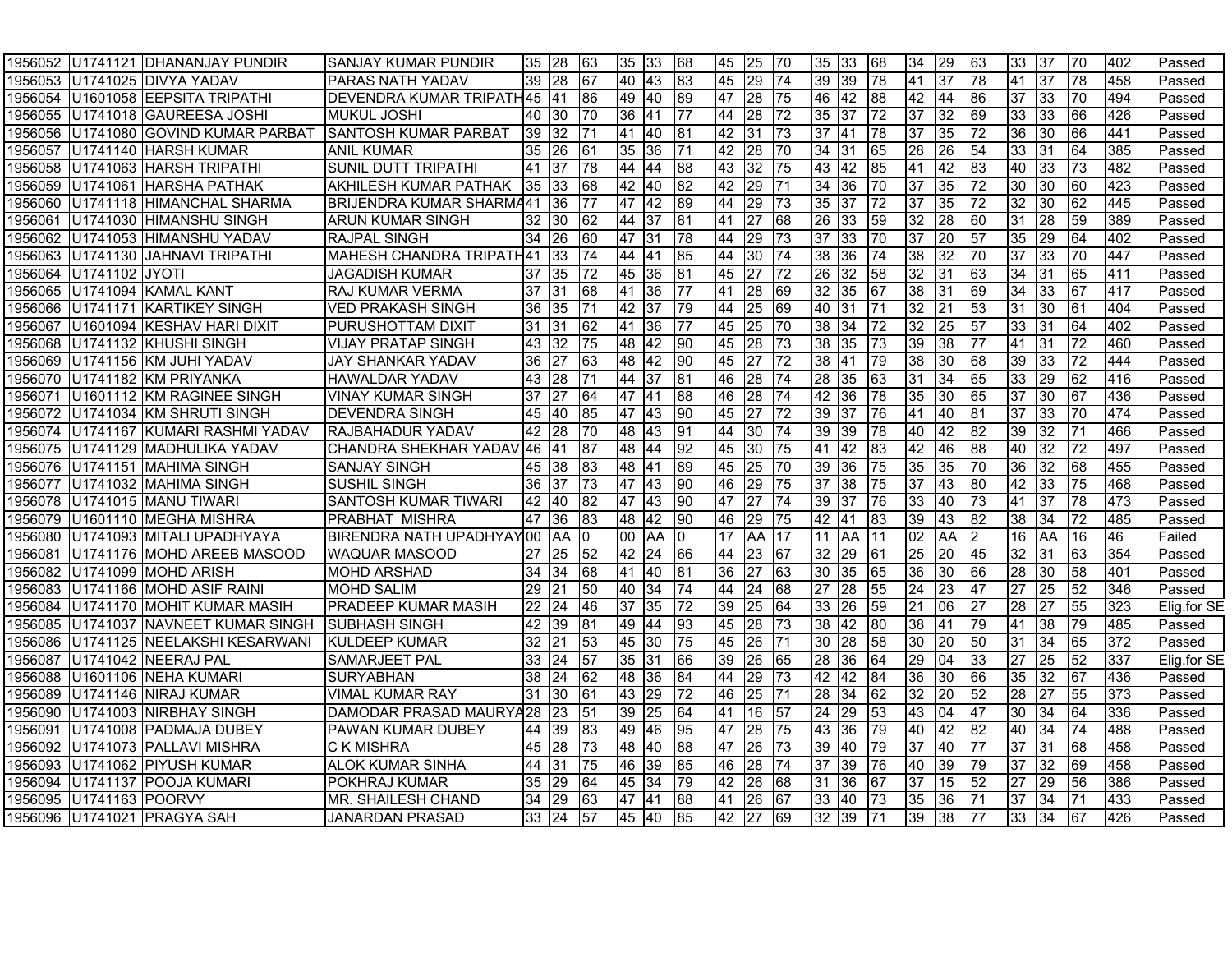|         |                         | 1956097 U1741052 PRAGYA YADAV         | DADHI BAL YADAV             | 41 | 32              | 73              | 46              | 39              | 85              | 47              | <b>28</b>       | 175              | 38                  | 135       | $\overline{73}$ | 35              | 39              | 74              | 40              | 33              | 73        | 453 | Passed      |
|---------|-------------------------|---------------------------------------|-----------------------------|----|-----------------|-----------------|-----------------|-----------------|-----------------|-----------------|-----------------|------------------|---------------------|-----------|-----------------|-----------------|-----------------|-----------------|-----------------|-----------------|-----------|-----|-------------|
|         |                         | 1956098 U1741016 PRANAV TIWARY        | <b>MANISH TIWARY</b>        | 41 | 43              | 84              | 46              | 40              | 86              | 44              | 26              | 170              | 36                  | 42        | 178             | 37              | 42              | 79              | 35              | 32              | 67        | 464 | Passed      |
| 1956099 |                         | U1741096 PRATEEKSHA VERMA             | <b>ASHOK KUMAR VERMA</b>    | 38 | $\overline{35}$ | 73              | 46              | 42              | 88              | 45              | 27              | $\overline{72}$  | $\overline{36}$     | 36        | $\overline{72}$ | 39              | 30              | 69              | $\overline{38}$ | 31              | 69        | 443 | Passed      |
|         |                         | 1956100 U1741133 PRATIBHA SINGH       | <b>MR.R.K SINGH</b>         | 31 | 21              | 52              | 42              | 36              | $\overline{78}$ | 44              | $\overline{25}$ | 169              | 29 37               |           | 66              | 28              | 06              | 34              | $\overline{32}$ | 31              | 63        | 362 | Elig.for SE |
|         |                         | 1956101 U1741027 PRAVEEN VERMA        | <b>CHANDRAKESH VERMA</b>    | 31 | $\overline{30}$ | 61              | 40              | 33              | 73              | $\overline{38}$ | $ 20\rangle$    | 58               | 28                  | 39        | 67              | 25              | 16              | $\overline{41}$ | $\overline{28}$ | 23              | 51        | 351 | Passed      |
|         |                         | 1956102 U1741043 PRINCE RAJ           | <b>ASHOK KUMAR MANJHI</b>   | 37 | 30              | 67              | 47              | 38              | 85              | 40              | 26              | 66               | 32                  | 33        | 65              | 31              | 28              | 59              | $\overline{33}$ | 35              | 68        | 410 | Passed      |
|         |                         | 1956103 U1741135 PRIYADARSHNI         | <b>KRISHAN PAL SINGH</b>    | 36 | 26              | 62              | 48              | 39              | 187             | 44              | 27              | 171              | 37 37               |           | 74              | 34              | 28              | 62              | $\overline{34}$ | 34              | 68        | 424 | Passed      |
|         |                         | 1956104 U1741172 PRIYAM SINGH         | <b>HAUSILA SINGH</b>        | 28 | 25              | 53              | 33              | 32              | 65              | 38              | 24              | 62               | $37 \ 28$           |           | 65              | 21              | 11              | 32              | 31              | 30              | 161       | 338 | Elig.for SE |
|         |                         | 1956105 U1741047 PRIYANKA SINGH       | <b>UMESH PRASAD</b>         | 41 | 28              | 69              | 47              | 42              | 89              | 44              | 28              | 72               | $34 \overline{37}$  |           | 71              | 38              | 32              | 70              | 41              | 36              | 77        | 448 | Passed      |
|         |                         | 1956106 U1741124 PRIYAVRAT            | <b>SHYAM NARAYAN SINGH</b>  | 41 | 40              | 81              | 48              | 41              | 89              | 45              | 34              | 79               | 33                  | 39        | 72              | 32              | <b>AA</b>       | 32              | 33              | 31              | 64        | 417 | Elig.for SE |
|         |                         | 1956107 U1741112 RACHIT RAKESH        | RAKESH KUMAR SRIVASTAV 37   |    | 131             | 68              | 48              | 38              | 86              | 43              | 26              | 69               | $31 \, 35$          |           | 66              | 35              | 26              | 61              | 35              | 34              | 69        | 419 | Passed      |
|         | 1956108 U1741101 RAGINI |                                       | <b>RAM BIHARI</b>           | 41 | 32              | 73              | 47              | 42              | 89              | 44              | 29              | $\overline{173}$ | 42 37               |           | 79              | 39              | 33              | 72              | 36              | 34              | 70        | 456 | Passed      |
|         |                         | 1956109 U1741071 RAMAN SINGH          | <b>SAJJAN SINGH</b>         | 29 | 27              | 56              | $\overline{35}$ | 27              | 62              | 42              | $\overline{24}$ | 66               | $31 \overline{)32}$ |           | 63              | 24              | 21              | 45              | 30              |                 | 57        | 349 | Passed      |
|         |                         | 1956110 U1741177 RAMZA RAHMAN         | ATIQUR RAHMAN               | 30 | 24              | 54              | 31              | 38              | 69              | 42              | 27              | 69               | 37 33               |           | 170             | 21              | 21              | 42              | $\overline{30}$ | 31              | 161       | 365 | Passed      |
|         |                         | 1956111  U1741127  RATAN MISHRA       | <b>MANOJ KUMAR MISHRA</b>   | 34 | 28              | 62              | 45              | 35              | 80              | 41              | 27              | 68               | 33                  | 32        | 65              | 34              | 28              | 62              | 29              | 30              | 59        | 396 | Passed      |
|         |                         | 1956112 U1741091 RISHABH SINGH        | <b>MADHUPSINGH</b>          | 40 | 35              | 75              | 48              | 41              | 89              | 42              | 33              | 175              | 38                  | 40        | 78              | 35              | 40              | 75              | 38              | 32              | 70        | 462 | Passed      |
|         |                         | 1956113   U1741004   RITESH TIWARI    | <b>RAJESH TIWARI</b>        | 30 | 31              | 61              | 46              | 32              | 78              | 44              | 27              | 171              | 30                  | 32        | 62              | 32              | 27              | 59              | 36              | 29              | 65        | 396 | Passed      |
|         |                         | 1956114 U1741165 ROHIT KUMAR PATEL    | <b>RAVISHANKAR PATEL</b>    | 36 | $\overline{28}$ | 64              | 48              | 34              | 82              | 44              | 26              | <b>1</b> 70      | 32                  | 32        | 64              | 32              | 29              | $\overline{61}$ | 36              | 28              | 64        | 405 | Passed      |
|         |                         | 1956115 U1741126 ROHIT VARMA          | PAWAN KUMAR VARMA           | 37 | 29              | 66              | 43              | 37              | 180             | 41              | $\overline{28}$ | 69               | 31 32               |           | 63              | 34              | 26              | 60              | $\overline{30}$ | 30              | 60        | 398 | Passed      |
|         |                         | 1956116 U1741097 SACHIN YADAV         | SANJEEV LOCHAN              | 38 | 27              | 65              | 46              | 35              | 81              | 40              | $\overline{28}$ | 68               | $\overline{32}$     | 32        | 64              | $\overline{30}$ | 24              | 54              | 33              | 28              | 61        | 393 | Passed      |
|         |                         | 1956117 U1741057 SAKSHI SONKAR        | <b>SUNIL KUMAR</b>          | 42 | 36              | 78              | 49              | 36              | 85              | 42              | 29              | $\overline{171}$ | 36 32               |           | 68              | 38              | 30              | 68              | 42              | 28              | 70        | 440 | Passed      |
|         |                         | 1956118 U1741079 SANGRAM SINGH        | JAGANNATH SINGH             | 41 | 35              | 76              | 47              | 37              | 84              | 42              | 28              | <b>170</b>       | 35                  | 35        | 70              | 34              | 32              | 66              | 39              | 29              | 68        | 434 | Passed      |
|         |                         | 1956119 U1741058 SANSKRITI SINGH      | RAVINDRA NATH SAROJ         | 39 | $\overline{25}$ | 64              | $\overline{48}$ | 41              | 89              | 43              | 29              | $\overline{172}$ | $\overline{36}$     | 29        | 65              | 34              | 16              | 50              | 40              | 29              | 69        | 409 | Passed      |
|         |                         | 1956120 U1741180 SAROJ KUMAR          | <b>JAGDISH PRASAD</b>       | 30 | $\overline{29}$ | 59              | 45              | 37              | 82              | 42              | 27              | 69               | 38 30               |           | 68              | 25              | 32              | 57              | 33              | 27              | 60        | 395 | Passed      |
|         |                         | 1956121 U1741084 SARTHAK SINGH        | RAJENDRA SINGH              | 34 | $\overline{32}$ | 66              | 41              | 36              | 177             | 37              | 30              | 67               | 32                  | <b>29</b> | 61              | 35              | 25              | 60              | 29              | 29              | 58        | 389 | Passed      |
|         | 1956122 U1741086 SATYAM |                                       | SATYENDRA PRASAD SINGH 43   |    | 35              | 78              | 47              | 37              | 84              | 42              | 28              | <b>170</b>       | $35 \overline{)33}$ |           | 68              | 39              | 34              | 73              | 37              | 29              | 66        | 439 | Passed      |
|         |                         | 1956123 U1741039 SHALINI SINGH        | <b>DEORAJ SINGH</b>         | 43 | 38              | 81              | 47              | 40              | 187             | 46              | 31              | 177              | 41 35               |           | 76              | 41              | 39              | 80              | 40              | 30              | 70        | 471 | Passed      |
|         |                         | 1956124 U1741145 SHALINI SINGH        | SANJAY KUMAR SINGH          | 35 | 31              | 66              | 46 42           |                 | 88              | 44              | 32              | $\overline{76}$  | 46 40               |           | 86              | 33              | 33              | 66              | 38              | 31              | 69        | 451 | Passed      |
|         |                         | 1956125 U1741119 SHASHANK MISHRA      | <b>DINESH KUMAR MISHRA</b>  | 42 | 40              | $\overline{8}$  | 45 40           |                 | 85              | 44              | 32 76           |                  | 75 35               |           | 110             | 40              | 33              | 73              | $\overline{38}$ | 30              | 68        | 494 | Passed      |
|         |                         | 1956126 U1741050 SHASHWAT             | AJAY KUMAR YADAV            | 36 | 37              | $\overline{73}$ | 43              | 37              | 80              | $\overline{39}$ | 30              | 169              | 42                  | 37        | 79              | 36              | 37              | 73              | $\overline{30}$ | 29              | 59        | 433 | Passed      |
|         |                         | 1956127   U1741013   SHASHWAT BHUTANI | ANURAG BHUTANI              | 36 | 33              | 69              | 43              | 37              | 80              | 46              | 28              | $\overline{74}$  | 41 38               |           | 79              | 41              | 33              | 74              | 31              | 29              | 60        | 436 | Passed      |
|         |                         | 1956128 U1741116 SHASWAT TRIPATHI     | RAMESH CHANDRA TRIPATH38    |    | 35              | 73              | 44              | 37              | $\overline{81}$ | 44              | $ 28\rangle$    | $\overline{172}$ | 38                  | 35        | 73              | 37              | 36              | 73              | $\overline{38}$ | 29              | 67        | 439 | Passed      |
| 1956146 |                         | U1741001 SUDHANSHU SHEKHAR            | <b>ASHOK KUMAR</b>          | 35 | 32              | 67              | 43              | 33              | 76              | 43              | 27              | 70               | 36                  | 28        | 64              | 38              | 36              | 74              | 35              | 31              | 66        | 417 | Passed      |
|         |                         | 1956147 U1741106 SUJEET KUMAR         | <b>BHARAT LAL</b>           | 33 | 27              | 60              | 41              | 38              | 79              | 41              | 28              | 69               | 37 31               |           | 68              | 30              | 31              | 61              | 31              | 35              | 66        | 403 | Passed      |
|         |                         | 1956148 U1741023 SURAJ KUMAR          | <b>VIJAY SHANKER PRASAD</b> | 39 | 29              | 68              | 44              | 37              | 81              | 42              | 30              | $\overline{172}$ | 41 36               |           | 77              | 35              | 32              | 67              | 33              | 31              | 64        | 429 | Passed      |
|         |                         | 1956149 U1741009 SURYANSH TIWARI      | <b>VINOD KUMAR TIWARI</b>   | 40 | 44              | 84              | 49              | 44              | 93              | 44              | 29              | 173              | 43 38               |           | 81              | 44              | 43              | 87              | 36              | 33              | 69        | 487 | Passed      |
|         |                         | 1956150 IU1741007 ITANISHKA MISHRA    | ANIL KUMAR MISHRA           | 41 | 40              | 81              | 47 40           |                 | 87              | 44              | 27              | 71               | 39                  | 41        | 80              | 38              | 42              | 80              | 35              | 33              | 68        | 467 | Passed      |
|         |                         | 1956151 U1741031 TANISHQ VERMA        | RAJESH KUMAR VERMA          | 28 | 24              | 52              | 45              | 34              | 79              | 42              | 26              | 168              | 33 28               |           | 61              | 26              | 10              | 36              | 31              | 30              | 161       | 357 | Elig.for SE |
|         |                         | 1956152 U1741144 TANYA NIGAM          | <b>RATAN KUMAR</b>          | 36 | $\overline{32}$ | 68              | 43              | 35              | 78              | 43              | 28              | $\overline{171}$ | 39                  | 34        | $\overline{73}$ | 30              | 39              | 69              | 36              | 34              | 70        | 429 | Passed      |
|         |                         | 1956153 U1741107 TARUN KUMAR          | PRAVINDRA KUMAR             | 37 | 33              | 70              | 45              | 36              | 81              | 40              | 29              | 169              | 37                  | 33        | 70              | 26              | 32              | 58              | 31              | 33              | 64        | 412 | Passed      |
|         |                         | 1956154 U1741108 TRISHU SINGH         | <b>SRINATH</b>              | 34 | 27              | 61              | 45              | 25              | 70              | 41              | 26              | 67               | 36                  | 27        | 63              | 31              | 16              | 47              | 30              | 29              | 59        | 367 | Passed      |
|         |                         | 1956155 IU1741141 ITUHEENA SINGH      | <b>RAJESH KUMAR</b>         | 41 | 43              | 84              | 49              | 42              | 91              | 42              | 35              | 177              | 47                  | 39        | 86              | 41              | 42              | 83              | 38              | 32              | 70        | 491 | Passed      |
|         |                         | 1956156 U1741178 UDAI BHATIA          | H.S. BHATIA                 | 33 | $\overline{39}$ | $\overline{72}$ | $\overline{36}$ | $\overline{38}$ | 74              | 36              | 30              | 66               | 33                  | 30        | 63              | 30              | 34              | 64              | 30              | 29              | 59        | 398 | Passed      |
|         |                         | 1956157 U1741152 UJJWAL KUSHWAHA      | ILAL CHANDRA KUSHWAHA       |    | 37 36           | 73              | 40              | 38              | 78              | 38              | $ 30\rangle$    | 68               | $35 \overline{)31}$ |           | 66              | 30              | $\overline{31}$ | 61              | 31              | $\overline{29}$ | <b>60</b> | 406 | Passed      |
|         |                         |                                       |                             |    |                 |                 |                 |                 |                 |                 |                 |                  |                     |           |                 |                 |                 |                 |                 |                 |           |     |             |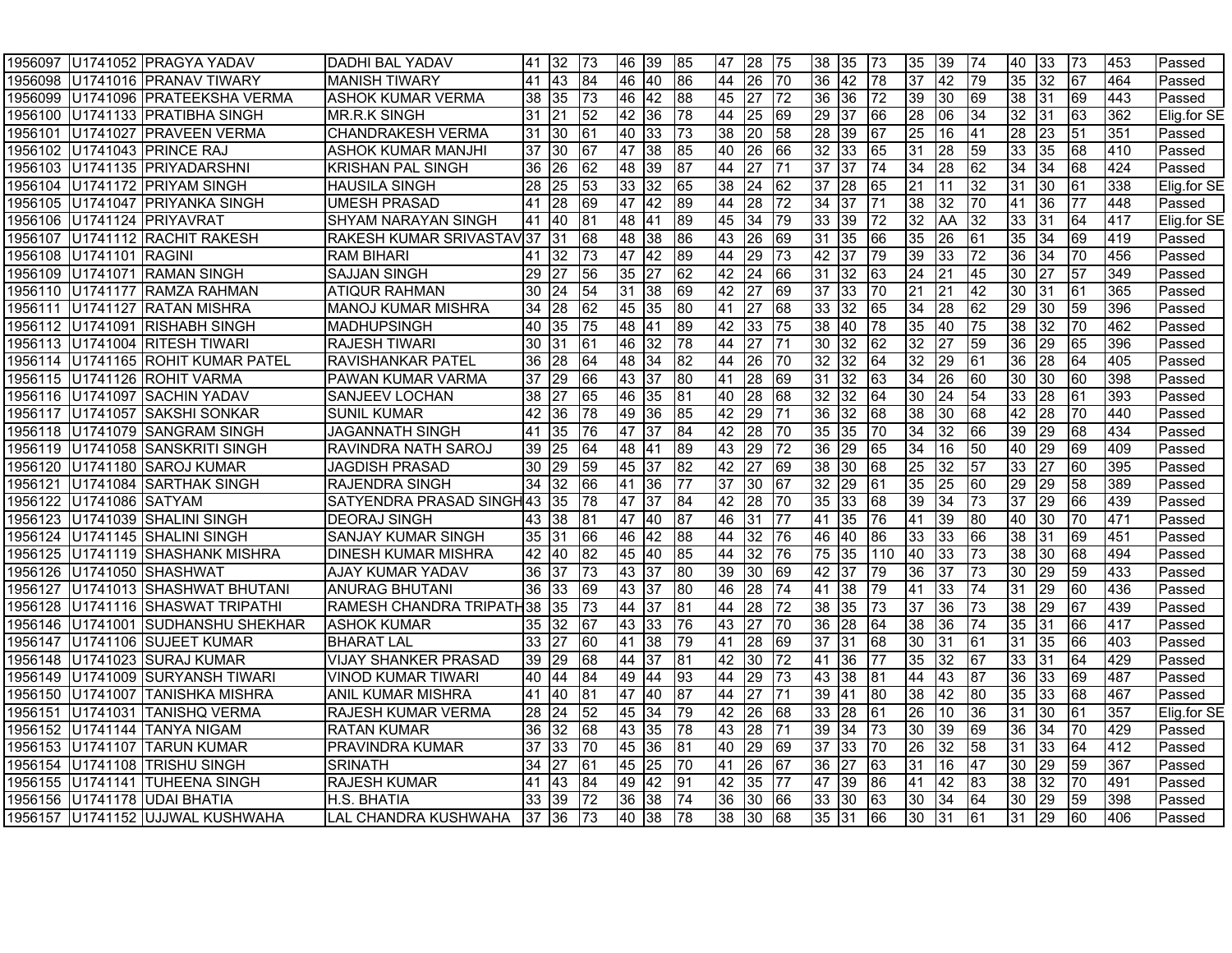|         |                                         | 1956158 U1741054 UMANG CHANDRA GUPTA AVDESH CHANDRA GUPTA | 38              | 38  | 76 | 45 41           |              | 86              | 46 | 131          | -177       | 40 32     |           | 172             | 36              | 36              | 72 | 35              | 28  | 63        | 446        | Passed      |
|---------|-----------------------------------------|-----------------------------------------------------------|-----------------|-----|----|-----------------|--------------|-----------------|----|--------------|------------|-----------|-----------|-----------------|-----------------|-----------------|----|-----------------|-----|-----------|------------|-------------|
|         | 1956159 U1741168 VAGITA GUPTA           | <b>ANOOP GUPTA</b>                                        | 27              | 34  | 61 | 43 41           |              | 84              | 47 | 31 78        |            | 40 35     |           | $\overline{75}$ | 29              | 26              | 55 | 30              | 30  | <b>60</b> | 413        | Passed      |
|         | 1956160 U1741114 VAIBHAV MISHRA         | PRADEEP KUMAR MISHRA                                      | 35              | 38  | 73 | 47 41           |              | 188             | 45 | 32 77        |            | 42 36     |           | $\overline{78}$ | 35              | 140             | 75 | 31              | 31  | 62        | 453        | Passed      |
| 1956161 | U1741179 VAIBHAV SINGH                  | <b>DHARMENDRA SINGH</b>                                   | 37              | 39  | 76 | 45              | 39           | 84              | 47 | 31           | 78         | 44 37     |           | 81              | $\overline{34}$ | 36              | 70 | $\overline{34}$ | 29  | 63        | 452        | Passed      |
|         | 1956162 U1741174 VAISHALI SAROJ         | <b>BAIJ NATH SAROJ</b>                                    | 36              | 31  | 67 | 46              | 42           | 188             | 44 | 33           | 177        | 45 34     |           | 79              | 32              | 31              | 63 | 41              | 34  | 75        | 449        | Passed      |
|         | 1956163 U1741029 VANDITA YADAV          | ROSHAN LAL YADAV                                          | 37              | 43  | 80 | 46              | 42           | 88              | 45 | 30           | 75         | 39 38     |           | 177             | 34              | 35              | 69 | 29              | 28  | 57        | 446        | Passed      |
|         | 1956164 U1741149 VEER PRATAP            | <b>BALBEER YADAV</b>                                      | 27              | 31  | 58 | 41 34           |              | 75              | 34 | 28           | 62         | 38 29     |           | 67              | 21              | 22              | 43 | 33              | 30  | 63        | 368        | Passed      |
|         | 1956165 U1741066 VIDUSHI SINGH          | <b>AP SINGH</b>                                           | 38              | 40  | 78 | 47 41           |              | 88              | 46 | 28           | 74         | 38 35     |           | $\overline{73}$ | 37              | 33              | 70 | 36              | 27  | 63        | 446        | Passed      |
| 1956166 | U1741002 VINAY KUMAR PANDEY             | <b>ASHWANI KUMAR PANDEY</b>                               | 37              | 40  |    | 42 43           |              | 85              | 40 | 28           | 168        | 36 42     |           | 178             | 34              | 42              | 76 | 30              | 29  | 59        | 443        | Passed      |
| 1956167 | U1741048 VIPRAVAR RAO                   | DEENA NATH                                                | 37              | 39  | 76 | 47              | 37           | 84              | 42 | 28           | I70        | 43        | 135       | 178             | 36              | 29              | 65 | 32              |     | 59        | 432        | Passed      |
| 1956169 | <b>IU1741005 IVISHAL TRIPATHI</b>       | KRISHNA KUMAR TRIPATHI                                    | 41              | 40  | 81 | 47              | 43           | 90              | 44 | 28           | 72         | 39        | 39        | 78              | 40              | 45              | 85 | 36              | 29  | 65        | 471        | Passed      |
|         | 1956170 U1741123 YASH SAXENA            | SANDEEP SAXENA                                            | 35              | 37  | 72 | 41              | $ 42\rangle$ | 183             | 39 | 30           | 69         | 39 37     |           | 76              | 29              | 136             | 65 | 31              | 28  | 59        | 424        | Passed      |
|         | 1956073 U1741036 KRATI SONI             | MR RAMESH CHNDRA SONI                                     |                 |     |    |                 |              |                 |    | UF           |            | $\ddotsc$ |           |                 |                 |                 |    | $\cdot$ .       |     |           | <b>UFM</b> | <b>UFM</b>  |
| 1956009 | IU1741049 IABHYUDAY KUSHWAHA            | KARM RAJ KUSHWAHA                                         | 32              | INC |    | 38              | 37           |                 | 41 | 21           |            | 36 35     |           |                 | 26              | 29              |    | 34              | 36  |           | <b>INC</b> | Incomplete  |
|         | 1956168 U1741069 VISHAL OJHA            | <b>GYAN CHANDRA OJHA</b>                                  | 42              | INC |    | 47              | 43           |                 | 45 | 29           |            | 44        | 35        |                 | 39              | 37              |    | 37              | 32  |           | <b>INC</b> | Incomplete  |
| 1956129 | U1741070 SHIKHAR SRIVASTAVA             | SUNIL KUMAR SRIVASTAVA                                    | 37              | 36  | 73 | 44              | 38           | 82              | 40 | 32           | 72         | 38 37     |           | 175             | 33              | 38              | 71 | 36              | 31  | 67        | 440        | Passed      |
|         | 1956130 U1741010 SHIVAM KUMAR           | <b>SUNIL KUMAR</b>                                        | 24              | 33  | 57 | 40              | 27           | $\overline{67}$ | 38 | 16           | 54         | 36 30     |           | 66              | 20              | 13              | 33 | $\overline{26}$ | 27  | 53        | 330        | Elig.for SE |
|         | 1956131 U1741074 SHIVANGI PATHAK        | <b>AVNISH KUMAR PATHAK</b>                                | 45              | 36  | 81 | 48              | 42           | 90              | 45 | 29           | 74         | 42 39     |           | 81              | 39              | 39              | 78 | 37              | 31  | 68        | 472        | Passed      |
|         | 1956132 U1741117 SHIVESH RAI            | <b>SANDEEP RAI</b>                                        | 29              | 28  | 57 | 37 31           |              | 168             | 41 | 27           | 68         | 34 28     |           | 62              | 19              | 22              | 41 | $\overline{27}$ | 27  | 54        | 350        | Passed      |
| 1956133 |                                         | U1741068 SHREYANSHI SRIVASTAVADEEPAK KUMAR SRIVASTA       | $\overline{43}$ | 34  |    | 48 42           |              | 90              | 45 | 32           | 177        | 39        | <b>40</b> | <b>79</b>       | 42              | 33              | 75 | $\overline{34}$ | 29  | 63        | 461        | Passed      |
| 1956134 | U1741131 SHRISH NATH TRIPATHI           | <b>ASHOK NATH TRIPATHI</b>                                | 31              | 21  | 52 | 41              | 29           | 70              | 43 | 27           | 170        | 42        | 131       | 173             | 28              | 16              | 44 | $\overline{33}$ |     | 60        | 369        | Passed      |
|         | 1956135 U1741128 SHRIYA RAJE            | <b>ANOOP KUMAR</b>                                        | 44              | 42  | 86 | 48              | 44           | 92              | 44 | 29           | 173        | 43 36     |           | <b>179</b>      | 42              | $\overline{41}$ | 83 | 38              | 30  | <b>68</b> | 481        | Passed      |
|         | 1956136 U1741035 SHUBHAM YADAV          | <b>DEVISHARAN YADAV</b>                                   | 43              | 35  | 78 | 48 41           |              | 89              | 43 | 29           | <b>172</b> | 41 38     |           | 79              | 42              | 138             | 80 | 38              | 31  | 69        | 467        | Passed      |
|         | 1956137 U1601119 SHUBHAM YADAV          | VINAY KUMAR YADAV                                         | 36              | 25  | 61 | 44 38           |              | 82              | 35 | 30           | 65         | 42 33     |           | 175             | 27              | 29              | 56 | 34              | 31  | 65        | 404        | Passed      |
|         | 1956138 U1741158 SIDDHARTH              | <b>NARESH CHANDR</b>                                      | 36              | 28  | 64 | 45              | 30           | 75              | 41 | 26           | 67         | 40 32     |           | $\overline{72}$ | 34              | 28              | 62 | $\overline{32}$ | 26  | 58        | 398        | Passed      |
|         | 1956139 IU1741082 ISIDDHARTH MISHRA     | RAMA SHANKER MISHRA                                       | 32              | 34  | 66 | 45 40           |              | 185             | 40 | 29           | 69         | 40 35     |           | 175             | 36              | 137             | 73 | 32              | l31 | 63        | 431        | Passed      |
|         | 1956140 U1741169 SOUMYA DUBEY           | NAVEEN KUMAR DUBEY                                        | 35              | 30  | 65 | 47              | 44           | 91              | 42 | 30           | 72         | 45        | <b>42</b> | 87              | 38              | 36              | 74 | $\overline{37}$ | 32  | 69        | 458        | Passed      |
| 1956141 | <b>IU1741019 ISOURAV RANJAN</b>         | AJAY KUMAR PANDEY                                         | 30              | 29  | 59 | 35              | 32           | 67              | 42 | $ 24\rangle$ | 166        | 39 29     |           | 168             | 27              | 21              | 48 | 29              | 30  | <b>59</b> | 367        | Passed      |
|         | 1956142 U1741014 SRIKANT SINGH          | KAUSHLENDRA SINGH                                         | 37              | 34  |    | 49              | 41           | 90              | 47 | 28           | 175        | 44 34     |           | $\overline{78}$ | 39              | 140             | 79 | 36              | 30  | 66        | 459        | Passed      |
|         | 1956143 U1741122 SRISHTI BANIYAL        | <b>GOPAL KRISHNA</b>                                      | 45              | 39  | 84 | 49              | 44           | 93              | 47 | 31           | 78         | 48 35     |           | 83              | 41              | 41              | 82 | 43              | 37  | <b>80</b> | 500        | Passed      |
| 1956144 | U1741113 SRISHTI CHATURVEDI             | <b>ISHWAR CHANDRA CHATUR</b>                              | 43              | 36  | 79 | $\overline{48}$ | 44           | 92              | 47 | 29           | 176        | 45 34     |           | 79              | 41              | 33              | 74 | 39              | 33  | 72        | 472        | Passed      |
| 1956145 | U1741022 SUCHITRA CHAUDHARY             | CHANDRIKA PRASAD CHAUD30                                  |                 | 26  | 56 | $\overline{42}$ | 34           | 76              | 44 |              | 71         | 41        | 130       | I71             | 28              | 31              | 59 | 36              | 37  | 73        | 406        | Passed      |
| 1956001 | U1741011 AAYUSHI PARIHAR                | <b>MITHILESH VIKRAM SINGH</b>                             | 35              | 33  | 68 | 45              | 41           | 186             | 44 | 28           | 172        | 41        | 41        | 82              | 35              | 139             | 74 | 35              | 39  | 74        | 456        | Passed      |
| 1956002 | U1741092 ABHAY SHANKER OJHA             | <b>VIJAY SHANKER OJHA</b>                                 | 44              | 36  | 80 | 47              | 44           | 91              | 46 | 29           | <b>75</b>  | 42 40     |           | 82              | 40              | 41              | 81 | 41              | 38  | 79        | 488        | Passed      |
| 1956003 | <b>IU1741077 IABHIJEET KUMAR PANDEY</b> | <b>AMOD PANDEY</b>                                        | 41              | 37  | 78 | 46              | 36           | 82              | 44 | 30           | 74         | 40 37     |           | 177             | 39              | 133             | 72 | 37              | 37  | 74        | 457        | Passed      |
|         | 1956004 U1741064 ABHIJEET PANDEY        | PANKAJ KUMAR PANDEY                                       | 38              | 35  | 73 | 42 41           |              | 83              | 43 | 28           | 171        | 35 38     |           | 173             | $\overline{38}$ | 35              | 73 | 34              | 36  | 70        | 443        | Passed      |
| 1956005 | U1741046 ABHISHEK                       | <b>DILEEP KUMAR</b>                                       | 32              | 34  | 66 | 38              | 38           | 76              | 43 | 27           | <b>170</b> | 35 41     |           | 76              | 35              | 137             | 72 | 34              | 37  | 71        | 431        | Passed      |
| 1956006 | <b>IU1741103 IABHISHEK KUMAR</b>        | <b>RAM PRASAD</b>                                         | 34              | 31  | 65 | 39              | 31           | 170             | 43 | 26           | 69         | 32        | 35        | 67              | 32              | 27              | 59 | 36              | 37  | 173       | 403        | Passed      |
|         | 1956007 U1741026 ABHISHEK SINGH         | <b>RAJESH YADAV</b>                                       | 25              | 34  | 59 | 34              | 29           | 63              | 41 | 25           | 66         | 28 34     |           | 62              | 23              | 16              | 39 | 28              | 30  | 58        | 347        | G1/Passed   |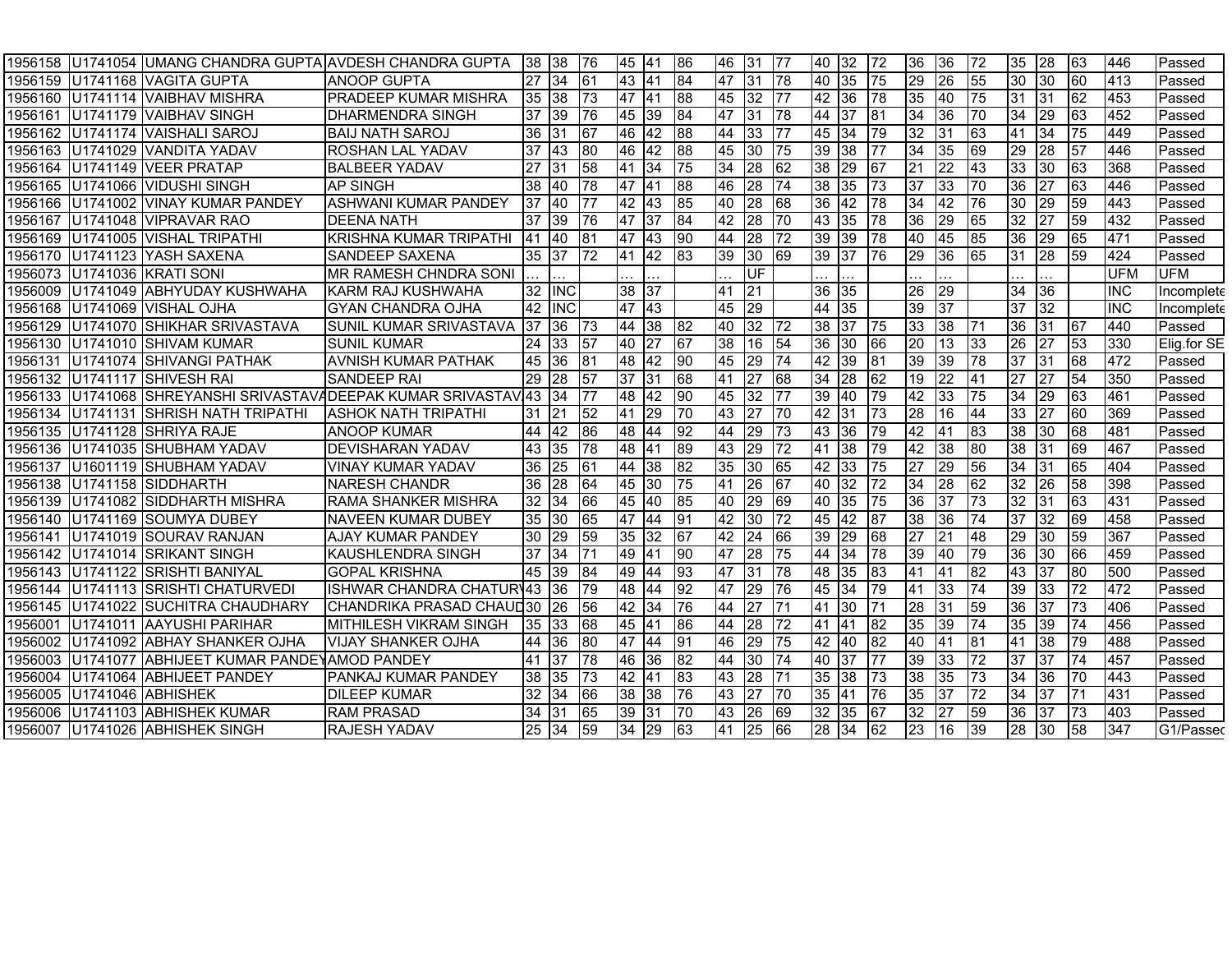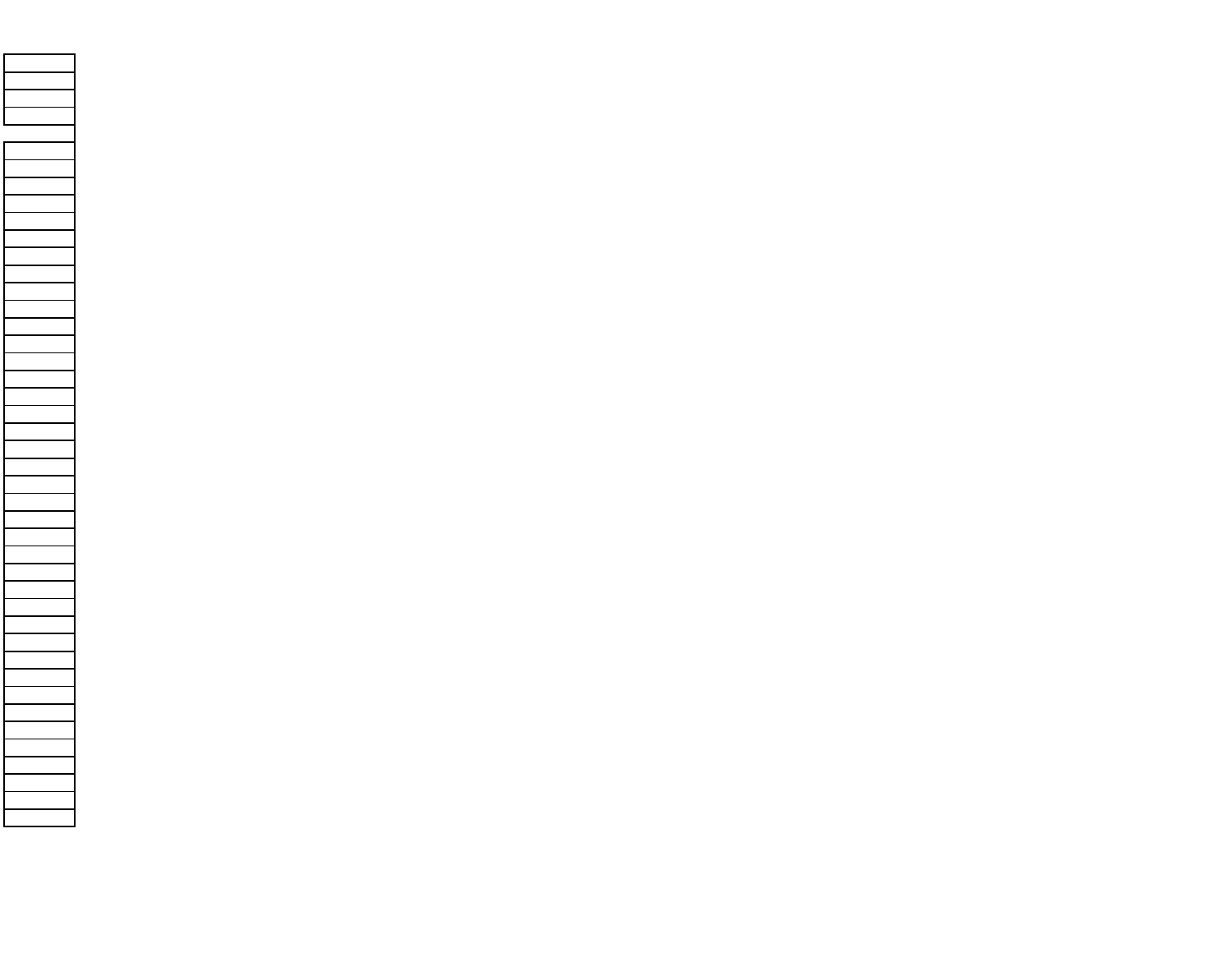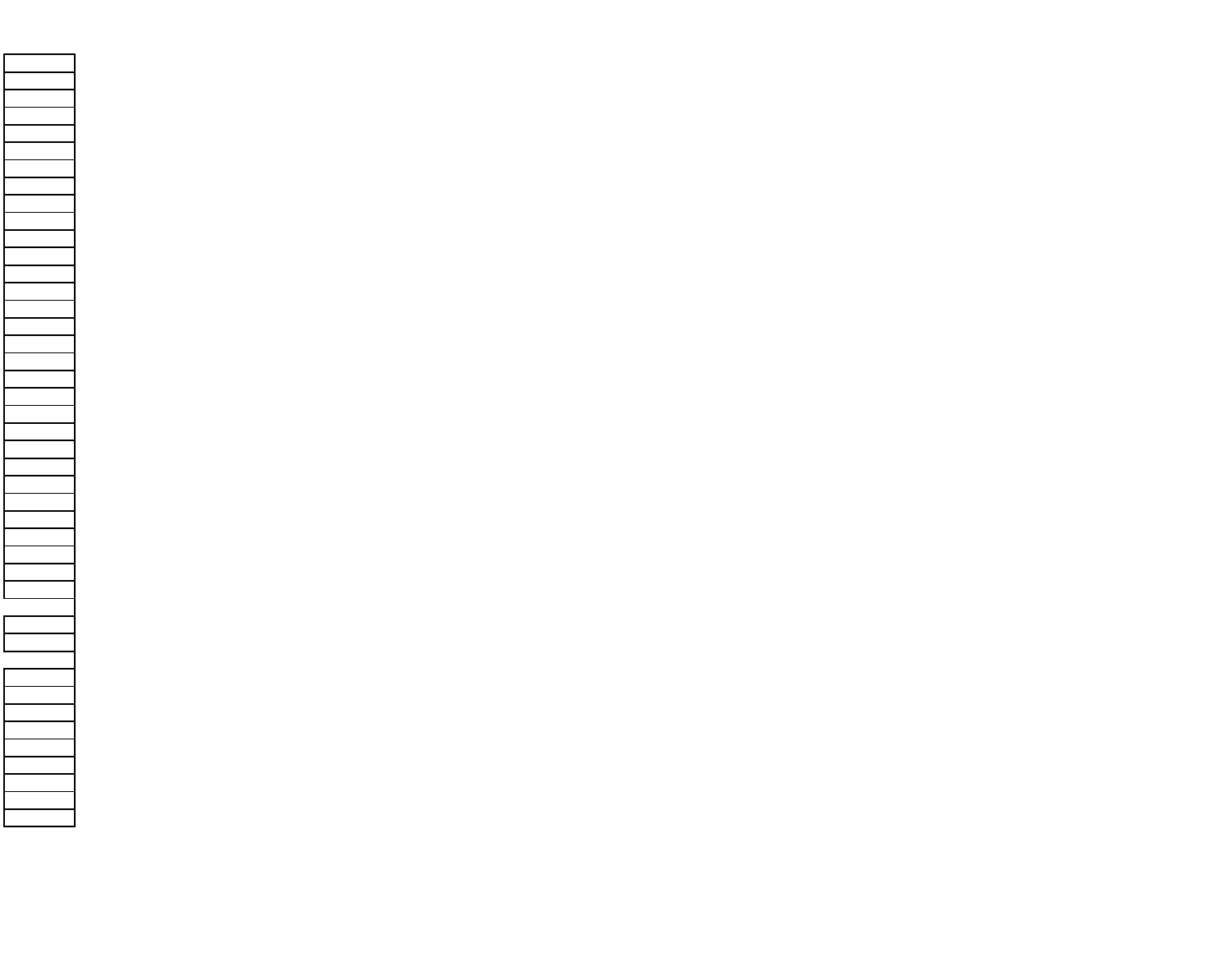